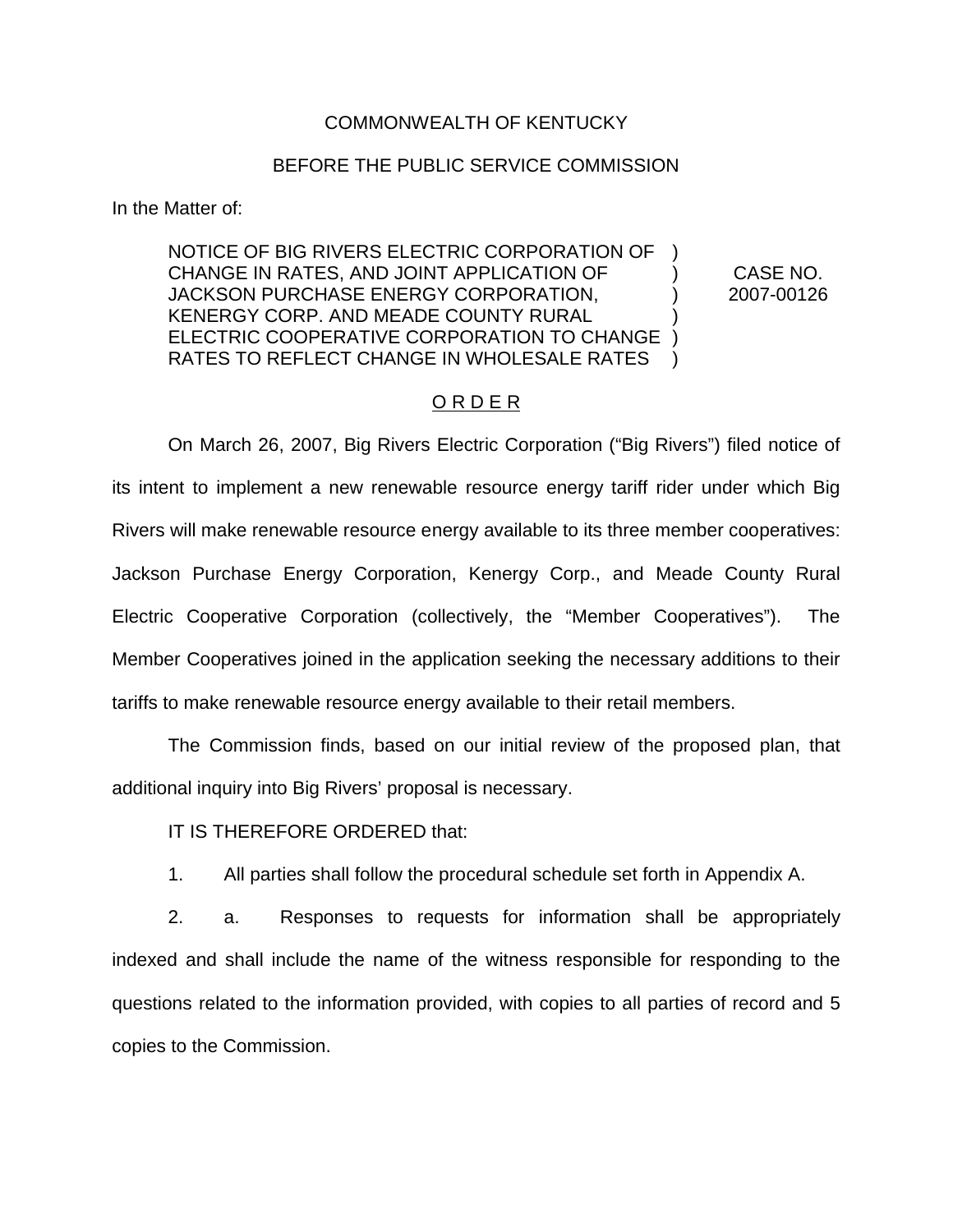b. Each response shall be under oath or accompanied by a signed certification of the preparer or the person supervising the preparation of the response on behalf of the entity. The person signing the response shall acknowledge that the response is true and accurate to the best of that person's knowledge, information, and belief formed after a reasonable inquiry.

c. A party shall make timely amendment to any prior response if it obtains information which indicates that the response was incorrect when made or, though correct when made, is now incorrect in any material respect.

d. For any request to which a party refuses to furnish all or part of the requested information that party shall provide a written explanation of the specific grounds for its failure to completely and precisely respond.

3. At any hearing in this matter, neither opening statements nor summarization of direct testimony shall be permitted.

4. The Commission does not favor motions for continuance or extensions of time and will grant them only when such a motion is made in writing and states compelling reasons for granting the motion.

5. All documents that are filed with the Commission in this matter shall be served upon all other parties.

6. Service of any document or pleading shall be made in accordance with 807 KAR 5:001, Section 3(7), and Kentucky Civil Rule 5.02.

7. Corporate entities are advised that under Kentucky law a corporation, its employees, and any representatives, who are not licensed to practice law in Kentucky,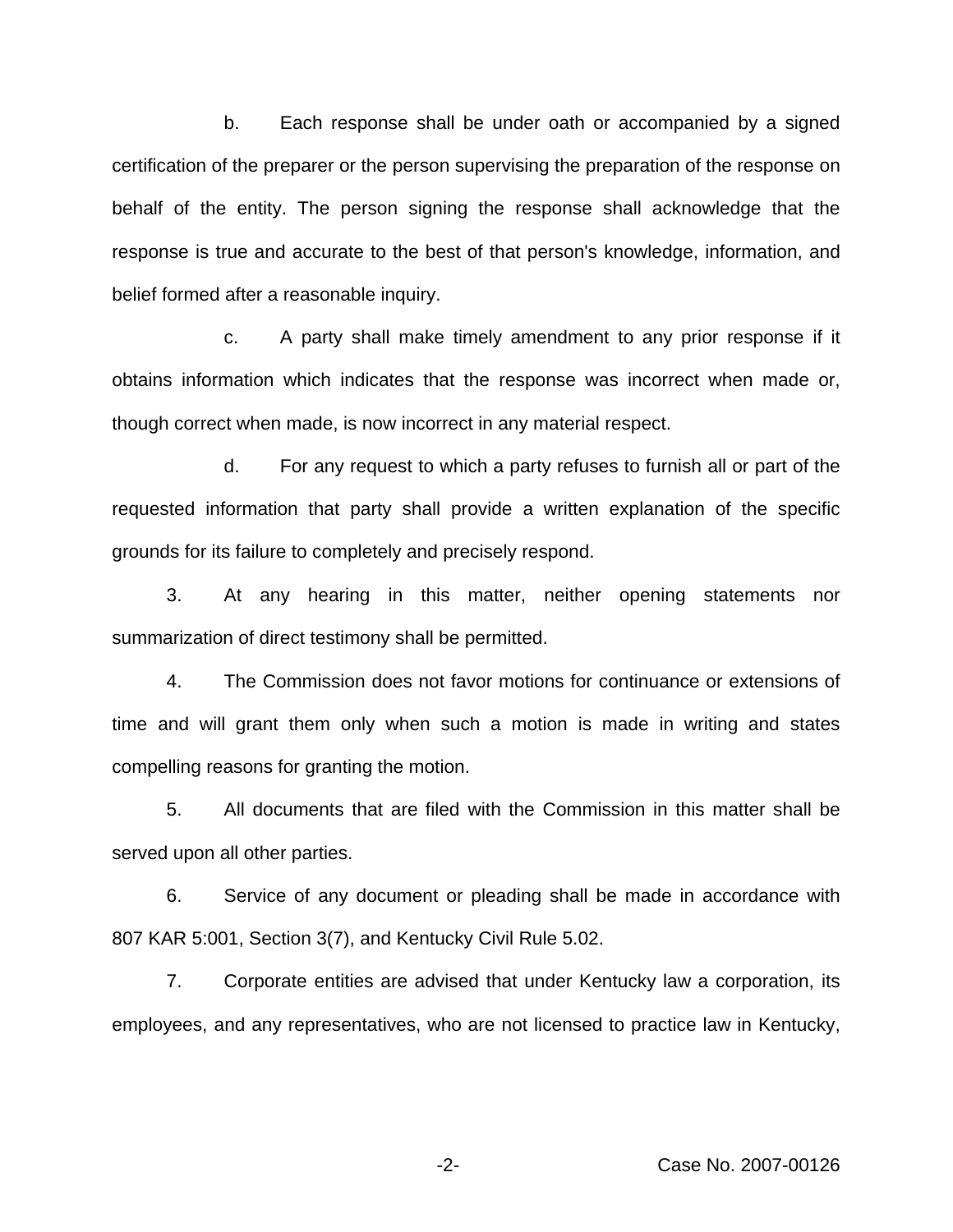are not permitted to make objections, examine, or cross-examine witnesses in administrative hearings.

8. Nothing contained herein shall prevent the Commission from entering further Orders in this matter.

Done at Frankfort, Kentucky, this 27<sup>th</sup> day of April, 2007

By the Commission

ATTEST:

**Executive Director** 

Case No. 2007-00126